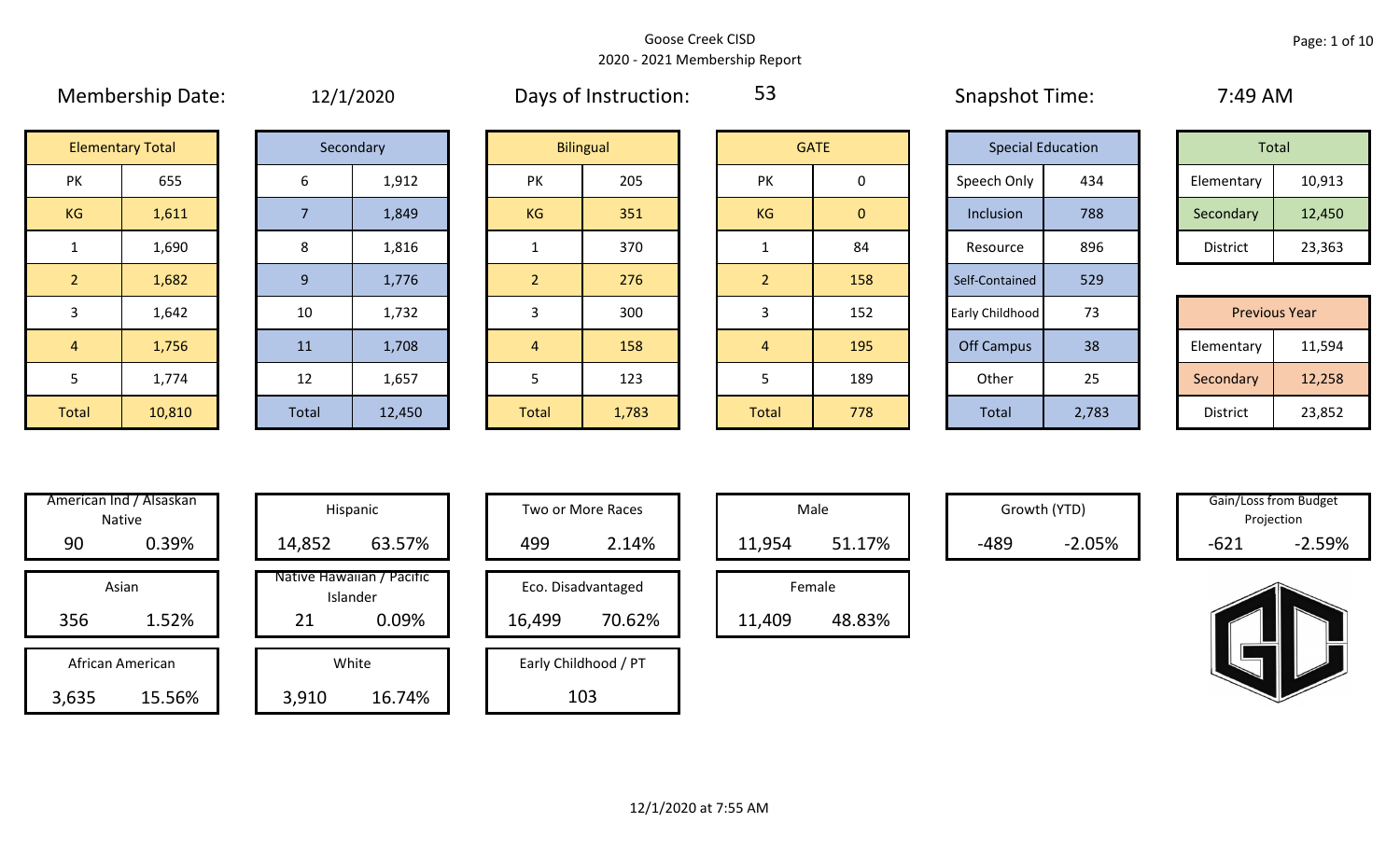| 12/1/2020<br>Date |                        |                | PK           |             | KG             | -1             |                |       | $\overline{2}$ |       |                | $\mathbf{3}$   |                         |                | Δ              |                |              | 5              |                         | <b>Campus Totals</b> |              | Early        | Spec. |       |       | $20 - 21$  |          |
|-------------------|------------------------|----------------|--------------|-------------|----------------|----------------|----------------|-------|----------------|-------|----------------|----------------|-------------------------|----------------|----------------|----------------|--------------|----------------|-------------------------|----------------------|--------------|--------------|-------|-------|-------|------------|----------|
|                   |                        | GenEd BilEd    |              | GenEd BilEd |                | GenEd          | <b>BilEd</b>   | GenEd | <b>BilEd</b>   | Total | GenEd          | <b>BilEd</b>   | <b>Total</b>            | GenEd          | <b>BilEd</b>   |                | Total GenEd  | <b>BilEd</b>   | <b>Total</b>            | GenEd                | <b>BilEd</b> | Child        | Prog  | Total | 19-20 | Projection | Capacity |
|                   | Teachers               | $\overline{2}$ | 1            | 4           | 2              | $\overline{4}$ | $\overline{2}$ | 4     | $\overline{2}$ | 6     | 4              | 2              | 6                       | 4              | $\overline{2}$ | 6              | 4            | 1              | 5                       | 26                   | 12           |              |       |       |       |            |          |
| Alamo             | Students               | 28             | 14           | 70          | 26             | 81             | 25             | 80    | 27             | 107   | 95             | 20             | 115                     | 83             | 19             | 102            | 82           | 19             | 101                     |                      |              | <sup>0</sup> | 54    | 723   | 800   | 773        | 850      |
|                   | <b>Available Seats</b> | 16             | 8            | 18          | 18             | 7              | 19             | 8     | 17             | 25    | $-7$           | 24             | 17                      | 5              | 25             | 30             | 18           | 6              | 24                      | 519                  | 150          |              |       |       |       |            |          |
|                   | <b>Teachers</b>        | 2              |              | 3           | $\overline{2}$ | 3              | $\overline{2}$ | 3     | $\overline{2}$ | 5     | 3              | $\overline{2}$ | 5                       | 3              | 2              | 5              | 3            | $\overline{2}$ | 5                       | 20                   | 13           |              |       |       |       |            |          |
| Ashbel<br>Smith   | Students               | 27             | 21           | 51          | 22             | 62             | 30             | 67    | 25             | 92    | 67             | 30             | 97                      | 73             | 25             | 98             | 64           | 35             | 99                      |                      |              | 0            | 35    | 634   | 700   | 660        | 924      |
|                   | <b>Available Seats</b> | 17             | 1            | 15          | 22             | $\overline{4}$ | 14             | $-1$  | 19             | 18    | $-1$           | 14             | 13                      | $-7$           | 19             | 12             | 11           | 15             | 26                      | 411                  | 188          |              |       |       |       |            |          |
|                   | Teachers               | 1              | 1            | 4           | $\overline{2}$ | 4              | $\overline{2}$ | 4     | $\overline{2}$ | 6     | 4              | $\overline{2}$ | 6                       | 5              | $\overline{2}$ | $\overline{7}$ | 4            | $\mathbf{1}$   | 5                       | 26                   | 12           |              |       |       |       |            |          |
| Austin            | Students               | 21             | 10           | 67          | 35             | 81             | 26             | 89    | 26             | 115   | 70             | 34             | 104                     | 103            | 34             | 137            | 90           | 31             | 121                     |                      |              | 0            | 8     | 725   | 790   | 772        | 814      |
|                   | <b>Available Seats</b> | 1              | 12           | 21          | 9              | 7              | 18             | $-1$  | 18             | 17    | 18             | 10             | 28                      | $\overline{7}$ | 10             | 17             | 10           | $-6$           | 4                       | 521                  | 196          |              |       |       |       |            |          |
|                   | <b>Teachers</b>        | $\overline{2}$ | $\mathbf{1}$ | 5           | $\overline{2}$ | 5              | $\overline{2}$ | 5     | 1              | 6     | 4              | $\overline{2}$ | 6                       | 6              | -1             | $\overline{7}$ | 5            | 1              | 6                       | 32                   | 10           |              |       |       |       |            |          |
| <b>Banuelos</b>   | Students               | 35             | 14           | 107         | 19             | 112            | 29             | 106   | 19             | 125   | 95             | 25             | 120                     | 118            | 17             | 135            | 106          | 18             | 124                     |                      |              | 0            | 11    | 831   | 873   | 833        | 850      |
|                   | <b>Available Seats</b> | 9              | 8            | 3           | 25             | $-2$           | 15             | 4     | $\overline{3}$ |       | $-7$           | 19             | 12                      | 14             | 5              | 19             | 19           | $\overline{7}$ | 679<br>26               | 141                  |              |              |       |       |       |            |          |
|                   | Teachers               | $\overline{2}$ | 1            | 5           | 1              | 5              | $\mathbf{1}$   | 4     | 1              | 5     | 5              | $\overline{2}$ | $\overline{\mathbf{z}}$ | 5              | $\overline{2}$ | $\overline{7}$ | 5            | 1              | 6                       | 31                   | 9            |              |       |       |       |            |          |
| Bowie             | Students               | 30             | 10           | 88          | 19             | 86             | 23             | 84    | 19             | 103   | 85             | 25             | 110                     | 100            | 21             | 121            | 116          | $\overline{7}$ | 123                     |                      |              |              | 28    | 741   | 811   | 783        | 880      |
|                   | <b>Available Seats</b> | 14             | 12           | 22          | 3              | 24             | $-1$           | 4     | 3              | 7     | 25             | 19             | 44                      | 10             | 23             | 33             | 9            | 18             | 27                      | 589                  | 124          |              |       |       |       |            |          |
|                   | Teachers               | $\overline{2}$ | $\mathbf{1}$ | 3           | $\overline{2}$ | 4              | $\overline{2}$ | 4     | 1              | 5     | 4              |                | 5                       | 4              | $\mathbf{1}$   | 5              | 4            | $\overline{2}$ | 6                       | 25                   | 10           |              |       |       |       |            |          |
| Carver            | Students               | 27             | 9            | 60          | 37             | 71             | 44             | 70    | 26             | 96    | 81             | 25             | 106                     | 71             | 24             | 95             | 78           | 28             | 106                     | 458                  | 193          | $\Omega$     | 16    | 667   | 743   | 723        | 836      |
|                   | <b>Available Seats</b> | 17             | 13           | 6           |                | 17             | $\mathbf 0$    | 18    | $-4$           | 14    | $\overline{7}$ | $-3$           | 4                       | 17             | $-2$           | 15             | 22           | 22             | 44                      |                      |              |              |       |       |       |            |          |
|                   | Teachers               | $\overline{2}$ | 1            | 5           | 0              | 6              | 0              | 6     | 0              | 6     | 5              | 0              | 5                       | 6              | 0              | 6              | 6            | $\mathbf 0$    | 6                       | 36                   | $\mathbf{1}$ |              |       |       |       |            |          |
| Clark             | Students               | 24             | 10           | 100         | 0              | 115            | 0              | 112   | 0              | 112   | 88             | 0              | 88                      | 123            | 0              | 123            | 131          | 0              | 131                     | 693                  | 10           | 3            | 29    | 735   | 730   | 708        | 850      |
|                   | <b>Available Seats</b> | 20             | 12           | 10          | 0              | 17             | 0              | 20    | $\mathbf 0$    | 20    | 22             | 0              | 22                      | 9              | 0              | 9              | 19           | $\mathbf 0$    | 19                      |                      |              |              |       |       |       |            |          |
|                   | <b>Teachers</b>        | 1              | 1            | 4           | 2              | 3              | $\overline{2}$ | 5     | $\overline{2}$ | 7     | $\overline{4}$ |                | 5                       | $\overline{4}$ | $\mathbf{1}$   | 5              | 4            | $\mathbf{1}$   | 5.                      | 25                   | 10           |              |       |       |       |            |          |
| Crockett          | Students               | 17             | 14           | 86          | 32             | 66             | 23             | 86    | 27             | 113   | 80             | 11             | 91                      | 75             | 21             | 96             | 100          | 21             | 121                     | 510                  | 149          | 0            | 9     | 668   | 698   | 695        | 638      |
|                   | <b>Available Seats</b> | 5              | 8            | 2           | 12             | $\mathbf{0}$   | 21             | 24    | 17             | 41    | 8              | 11             | 19                      | 13             | $\mathbf{1}$   | 14             | $\mathbf{0}$ | $\overline{4}$ | $\overline{\mathbf{a}}$ |                      |              |              |       |       |       |            |          |
|                   | Teachers               | $\overline{2}$ | 1            | 4           | $\mathbf{1}$   | 4              | $\mathbf{1}$   | 4     | $\mathbf{1}$   | 5     | 4              | 1              | 5                       | 5              | -1             | 6              | 4            | 1              | 5                       | 27                   | 7            |              |       |       |       |            |          |
| <b>DeZavala</b>   | Students               | 36             | 11           | 86          | 13             | 80             | 20             | 82    | 12             | 94    | 77             | 21             | 98                      | 91             | 16             | 107            | 92           | 12             | 104                     | 544                  | 105          | 0            | 3     | 652   | 664   | 670        | 924      |
|                   | <b>Available Seats</b> | 8              | 11           | 2           | 9              | 8              | $\overline{2}$ | 6     | 10             | 16    | 11             |                | 12                      | 19             | 6              | 25             |              | 13             | 21                      |                      |              |              |       |       |       |            |          |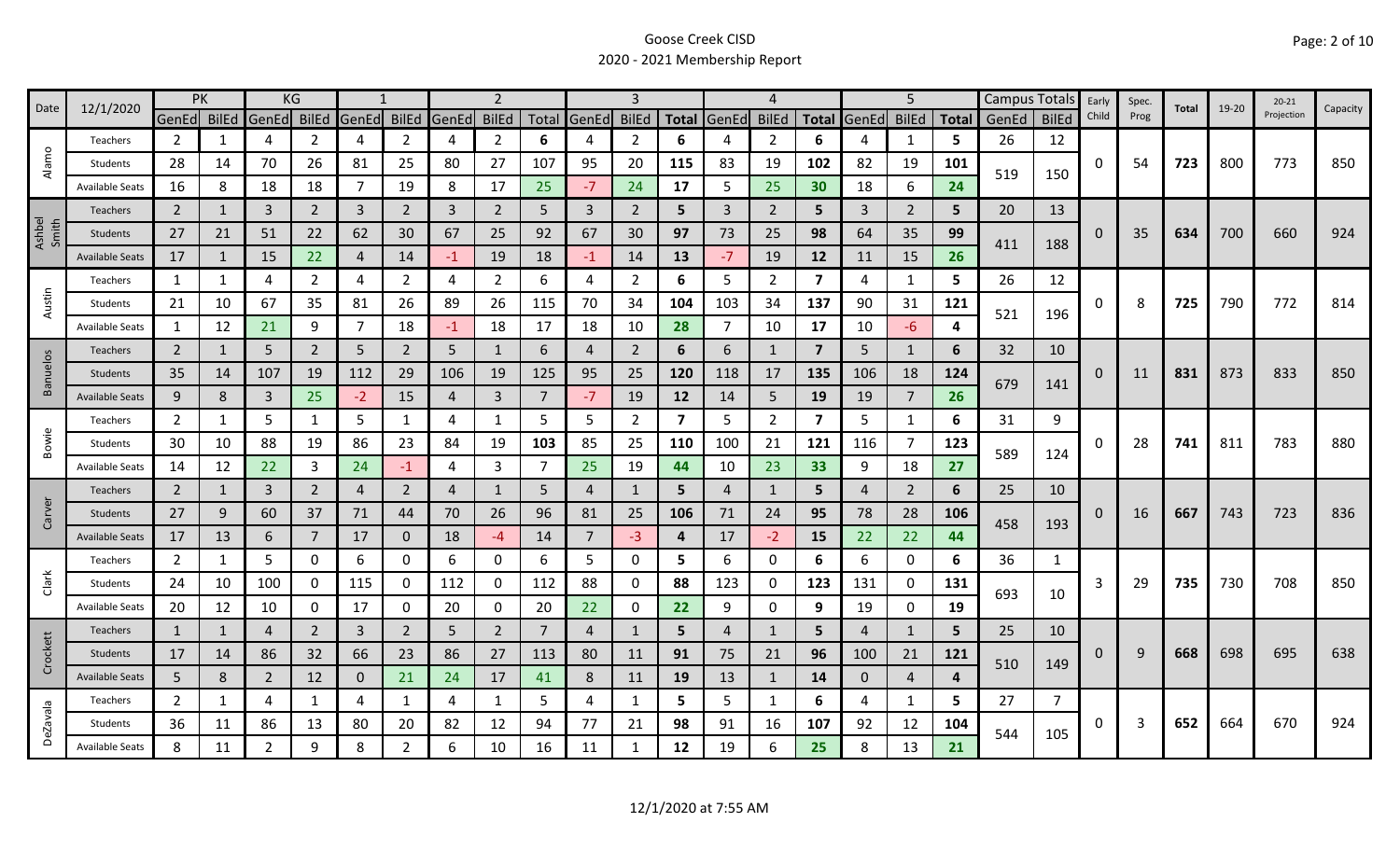| 12/1/2020<br>Date  | PK                     |                |                | KG             |                |                |                |             |                |      | 3           |                |                         |                |              |      | 5                 |                | Campus Totals |             | Early          | Spec. | Total | 19-20  | $20 - 21$ | Capacity   |        |
|--------------------|------------------------|----------------|----------------|----------------|----------------|----------------|----------------|-------------|----------------|------|-------------|----------------|-------------------------|----------------|--------------|------|-------------------|----------------|---------------|-------------|----------------|-------|-------|--------|-----------|------------|--------|
|                    |                        | GenEd BilEd    |                | GenEd          | BilEd          | GenEd          | <b>BilEd</b>   | GenEd BilEd |                |      | Total GenEd | <b>BilEd</b>   |                         | Total GenEd    | <b>BilEd</b> |      | Total GenEd BilEd |                |               | Total GenEd | <b>BilEd</b>   | Child | Prog  |        |           | Projection |        |
|                    | <b>Teachers</b>        | $\mathbf{2}$   |                | 4              | 2              | 4              | 2              | 4           | $\overline{2}$ | 6    | 3           | 2              | 5.                      |                | 2            | 6    | 4                 |                | 5             | 25          | 12             |       |       |        |           |            |        |
| Harlem             | Students               | 30             | 15             | 77             | 40             | 75             | 45             | 77          | 23             | 100  | 58          | 14             | 72                      | 86             | 24           | 110  | 82                | 22             | 104           | 485         | 183            | 1     | 32    | 701    | 711       | 707        | 814    |
|                    | <b>Available Seats</b> | 14             |                | 11             |                | 13             | $-1$           | 11          | 21             | 32   | 8           | 30             | 38                      | $\overline{2}$ | 20           | 22.  | 18                | 3              | 21            |             |                |       |       |        |           |            |        |
| ш                  | Teachers               |                |                |                |                |                |                | -7          | $\overline{2}$ | 9    | 7           | 2              | 9                       |                | 2            | 9    | 7                 | $\overline{2}$ | 9             | 28          | 8              |       |       |        |           |            |        |
| Highlands          | Students               |                |                |                |                |                |                | 142         | 39             | 181  | 139         | 43             | 182                     | 149            | 41           | 190  | 155               | 40             | 195           | 585         | 163            | 0     | 10    | 758    | 813       | 756        | 814    |
|                    | <b>Available Seats</b> |                |                |                |                |                |                | 12          | 5              | 17   | 15          |                | 16                      | 5              | 3            | 8    | 20                | 10             | 30            |             |                |       |       |        |           |            |        |
|                    | Teachers               | 4              | $\overline{2}$ | 8              | $\overline{2}$ | $\overline{7}$ | $\overline{2}$ |             |                |      |             |                |                         |                |              |      |                   |                |               | 19          | 6              |       |       |        |           |            |        |
| Hopper             | Students               | 56             | 23             | 148            | 34             | 136            | 34             |             |                |      |             |                |                         |                |              |      |                   |                |               |             |                |       | 8     | 440    | 493       | 467        | 462    |
|                    | <b>Available Seats</b> | 32             | 21             | 28             | 10             | 18             | 10             |             |                |      |             |                |                         |                |              |      |                   |                |               | 340         | 91             |       |       |        |           |            |        |
|                    | Teachers               | 2              | 1              | 4              | 2              | 4              | $\overline{2}$ | 4           | $\overline{2}$ | 6    | 3           | 2              | 5                       | 3              | 2            | 5    | 3                 | $\overline{2}$ | 5             | 23          | 13             |       |       |        |           |            |        |
| <b>Lamar</b>       | Students               | 27             | 18             | 53             | 23             | 79             | 34             | 78          | 25             | 103  | 73          | 30             | 103                     | 61             | 30           | 91   | 80                | 16             | 96            |             |                | 0     | 17    | 644    | 662       | 676        | 858    |
|                    | <b>Available Seats</b> | 17             | 4              | 35             | 21             | 9              | 10             | 10          | 19             | 29   | $-7$        | 14             | 7                       | 5              | 14           | 19   | -5                | 34             | 29            | 451         | 176            |       |       |        |           |            |        |
|                    | <b>Teachers</b>        | 1              | 1              | 2              | 1              | 2              | 1              | 2           | $\mathbf{1}$   | 3    | 2           | $\overline{2}$ | 4                       | 2              | 2            | 4    | 2                 | 1              | 3             | 13          | 9              |       |       |        |           |            |        |
| Jacinto            | Students               | 20             | 12             | 35             | 15             | 41             | 20             | 40          | 15             | 55   | 46          | 21             | 67                      | 38             | 28           | 66   | 44                | 17             | 61            |             |                | 0     | 0     | 392    | 432       | 417        | 528    |
| San                | <b>Available Seats</b> | $\overline{2}$ | 10             | 9              | 7              | 3              | $\overline{2}$ | 4           | $\overline{7}$ | 11   | $-2$        | 23             | 21                      | 6              | 16           | 22   | 6                 | 8              | 14            | 264         | 128            |       |       |        |           |            |        |
|                    | Teachers               | 2.0            | 1              | 5              |                | 6              | 1              | 5           | $\overline{2}$ | 7    | 5           | 2              | $\overline{\mathbf{z}}$ | 5              |              | 6    | 5                 | 1              | 6             | 33          | 9              |       |       |        |           |            |        |
| Travis             | Students               | 48             | 11             | 108            | 14             | 111            | 16             | 118         | 22             | 140  | 118         | 25             | 143                     | 110            | 24           | 134  | 112               | 12             | 124           |             |                | 0     | 17    | 866    | 883       | 854        | 880    |
|                    | <b>Available Seats</b> | -4             | 11             | $\overline{2}$ | 8              | 21             | 6              | -8          | 22             | 14   | -8          | 19             | 11                      | 0              | $-2$         | $-2$ | 13                | 13             | 26            | 725         | 124            |       |       |        |           |            |        |
|                    | Teachers               | $\overline{2}$ | 1              | 5              |                | 4              |                | 5           | $\mathbf{1}$   | 6    | 5           |                | 6                       | 5.             | 1            | 6    | 5                 | $\mathbf{1}$   | 6             | 31          | $\overline{7}$ |       |       |        |           |            |        |
| Victoria<br>Walker | Students               | 23             | 13             | 100            | 16             | 81             | 17             | 85          | 20             | 105  | 86          | 20             | 106                     | 93             | 10           | 103  | 102               | 18             | 120           |             |                | 26    | 20    | 730    | 791       | 750        | 924    |
|                    | <b>Available Seats</b> | 21             | 9              | 10             | 6.             |                | 5              | 25          | $\overline{2}$ | 27   | 24          | $\overline{2}$ | 26                      | 17             | 12           | 29   | 23                | 7              | 30            | 570         | 114            |       |       |        |           |            |        |
|                    | Teachers               | 29             | 16             | 65             | 23             | 65             | 23             | 66          | 22             | 88   | 62          | 24             | 86                      | 68             | 22           | 90   | 65                | 18             | 83            | 420         | 148            |       |       |        |           |            |        |
| Total              | Students               | 449            | 205            | 1236           | 345            | 1277           | 386            | 1316        | 325            | 1641 | 1258        | 344            | 1602                    | 1374           | 334          | 1708 | 1434              | 296            | 1730          | 8,344       | 2235           | 31    | 297   | 10,907 | 11,594    | 11,244     | 12,846 |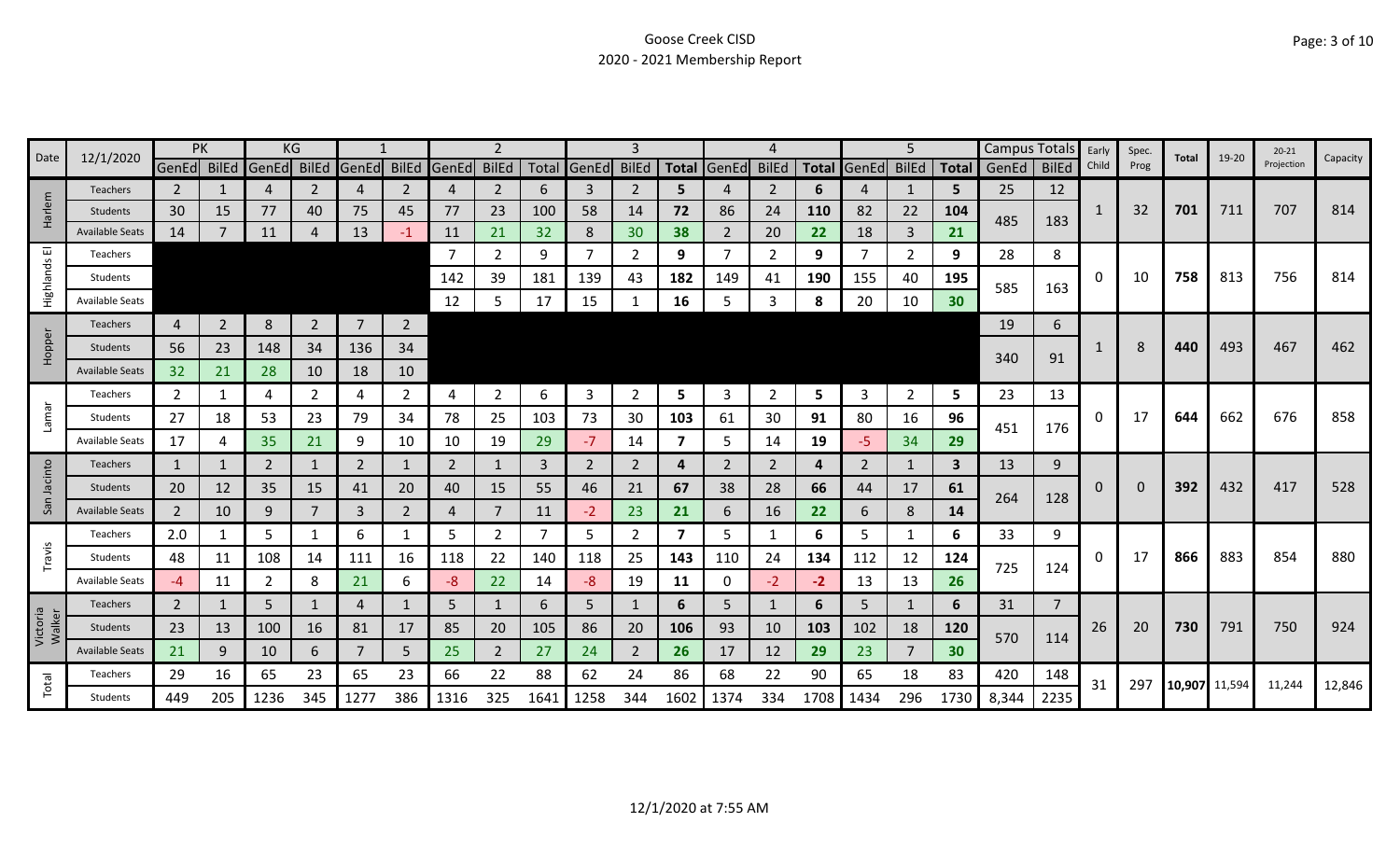| Page: 4 of 10 |  |  |  |
|---------------|--|--|--|
|---------------|--|--|--|

| <b>Campus</b> | $6\phantom{1}$ | $\overline{\mathbf{z}}$ | 8           | 9              | 10             | 11             | 12             |                   |      |        | <b>Campus Totals</b>                  |                 |
|---------------|----------------|-------------------------|-------------|----------------|----------------|----------------|----------------|-------------------|------|--------|---------------------------------------|-----------------|
|               |                |                         |             |                |                |                |                | <b>Enrollment</b> |      |        | Core Ratio   19-20   20-21 Projection | <b>Capacity</b> |
| <b>BJS</b>    | 352            | 355                     | 325         |                |                |                |                | 1,032             | 22.9 | 982    | 1,023                                 | 958             |
| CBJ           | 355            | 348                     | 370         |                |                |                |                | 1,073             | 22.8 | 1,084  | 1,076                                 | 1,198           |
| GJS           | 423            | 387                     | 382         |                |                |                |                | 1,192             | 25.4 | 1,142  | 1,149                                 | 1,164           |
| HMJ           | 334            | 340                     | 319         |                |                |                |                | 993               | 19.9 | 1,010  | 1,041                                 | 1,176           |
| <b>HJS</b>    | 448            | 416                     | 417         |                |                |                |                | 1,281             | 24.2 | 1,217  | 1,267                                 | 1,272           |
| REL           |                |                         |             | 485            | 466            | 454            | 379            | 1,784             | 24.8 | 1,782  | 1,842                                 | 1,968           |
| <b>RSS</b>    |                |                         |             | 509            | 525            | 521            | 479            | 2,034             | 23.8 | 2,115  | 2,124                                 | 2,554           |
| GCM           |                |                         |             | 539            | 534            | 552            | 519            | 2,144             | 27.1 | 2,094  | 2,167                                 | 2,536           |
| PHC           | $\mathbf 0$    | $\mathsf{O}\xspace$     | $\mathbf 0$ | $\mathbf 0$    | $5\phantom{.}$ | 13             | 127            | 145               | 8.5  | 137    | 35                                    |                 |
| Impact        |                |                         |             | 116            | 100            | 95             | 95             | 406               | 23.9 | 408    | 400                                   |                 |
| Point         | $\overline{0}$ | $\mathbf{3}$            | $2^{\circ}$ | $5\phantom{.}$ | $\overline{4}$ | $\overline{7}$ | $\overline{a}$ | 25                | 2.2  | 53     | 40                                    |                 |
| <b>SCTHS</b>  |                |                         |             | 121            | 98             | 64             | 54             | 337               | 23.2 | 234    | 228                                   |                 |
| Total         | 1,912          | 1,849                   | 1,815       | 1,775          | 1,732          | 1,706          | 1,657          | 12,446            |      | 12,258 | 12,392                                |                 |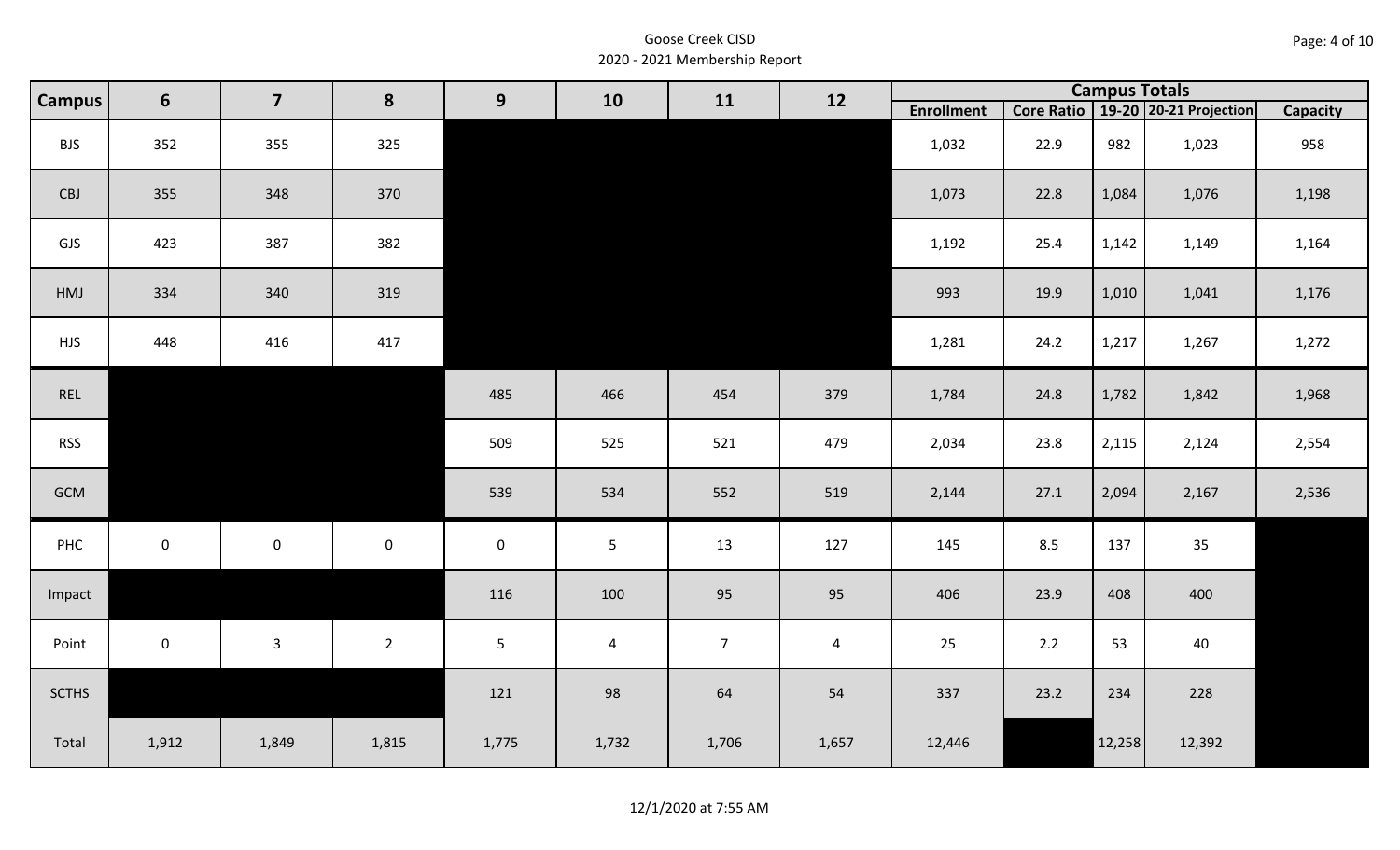|                     | Total               | No Code             | Speech Only         | Mainstream   | Self-Cont<br>50-60% | Self-Cont<br>$>60\%$ | <b>EC SpEd Program</b> | Homebound    |  |
|---------------------|---------------------|---------------------|---------------------|--------------|---------------------|----------------------|------------------------|--------------|--|
| Alamo               | $\overline{0}$      | $\mathbf 0$         | $\mathbf 0$         | $\pmb{0}$    | $\pmb{0}$           | $\pmb{0}$            | $\mathbf 0$            | $\mathbf 0$  |  |
| Ashbel Smith        | 14                  | $\mathbf 0$         | $\mathsf{O}\xspace$ | $\pmb{0}$    | $\pmb{0}$           | $\overline{2}$       | 12                     | $\mathbf 0$  |  |
| Austin              | $\mathbf 0$         | $\mathbf 0$         | $\mathbf 0$         | $\pmb{0}$    | $\pmb{0}$           | $\pmb{0}$            | $\pmb{0}$              | $\mathbf 0$  |  |
| Banuelos            | $5\phantom{.}$      | $\mathbf{1}$        | $\pmb{0}$           | $\pmb{0}$    | $\mathsf 0$         | $\mathbf{1}$         | $\mathbf{3}$           | $\pmb{0}$    |  |
| Bowie               | 11                  | $\mathbf{1}$        | $\mathbf 0$         | $\pmb{0}$    | $\pmb{0}$           | $\mathbf{1}$         | $\boldsymbol{9}$       | $\mathbf 0$  |  |
| Carver              | $\mathbf 0$         | $\mathsf{O}\xspace$ | $\pmb{0}$           | $\pmb{0}$    | $\pmb{0}$           | $\pmb{0}$            | $\pmb{0}$              | $\pmb{0}$    |  |
| Clark               | $8\phantom{1}$      | $\mathbf 0$         | $\pmb{0}$           | $\pmb{0}$    | $\pmb{0}$           | $\pmb{0}$            | 5                      | $\mathbf{3}$ |  |
| Crockett            | $\overline{4}$      | $\mathbf{1}$        | $\pmb{0}$           | $\pmb{0}$    | $\pmb{0}$           | $\pmb{0}$            | $\mathbf{3}$           | $\pmb{0}$    |  |
| DeZavala            | $\mathbf 0$         | $\mathbf 0$         | $\mathbf 0$         | $\pmb{0}$    | $\pmb{0}$           | $\pmb{0}$            | $\pmb{0}$              | $\mathbf 0$  |  |
| Harlem              | 16                  | $\mathbf{1}$        | $\pmb{0}$           | $\pmb{0}$    | $\pmb{0}$           | $\pmb{0}$            | 14                     | $\mathbf{1}$ |  |
| <b>Highlands El</b> | $\mathbf 0$         | $\mathbf 0$         | $\mathbf 0$         | $\pmb{0}$    | $\pmb{0}$           | $\pmb{0}$            | $\pmb{0}$              | $\mathbf 0$  |  |
| Hopper              | $\sqrt{6}$          | $\pmb{0}$           | $\pmb{0}$           | $\mathbf{1}$ | $\pmb{0}$           | $\mathbf{1}$         | $\overline{4}$         | $\pmb{0}$    |  |
| Lamar               | $\mathsf{O}\xspace$ | $\mathbf 0$         | $\pmb{0}$           | $\pmb{0}$    | $\pmb{0}$           | $\pmb{0}$            | ${\bf 0}$              | $\pmb{0}$    |  |
| San Jacinto         | $\mathbf 0$         | $\mathbf 0$         | $\mathsf{O}\xspace$ | $\pmb{0}$    | $\pmb{0}$           | $\pmb{0}$            | $\pmb{0}$              | $\pmb{0}$    |  |
| Travis              | 12                  | $\mathbf{1}$        | $\mathbf 0$         | $\pmb{0}$    | $\pmb{0}$           | $\pmb{0}$            | 11                     | $\mathbf 0$  |  |
| Victoria Walker     | 27                  | $\mathbf{1}$        | 25                  | $\pmb{0}$    | $\mathsf 0$         | $\pmb{0}$            | $\pmb{0}$              | $\mathbf{1}$ |  |
| District            | 103                 | $\sqrt{6}$          | 25                  | $\mathbf 1$  | $\pmb{0}$           | $\mathsf S$          | 61                     | 5            |  |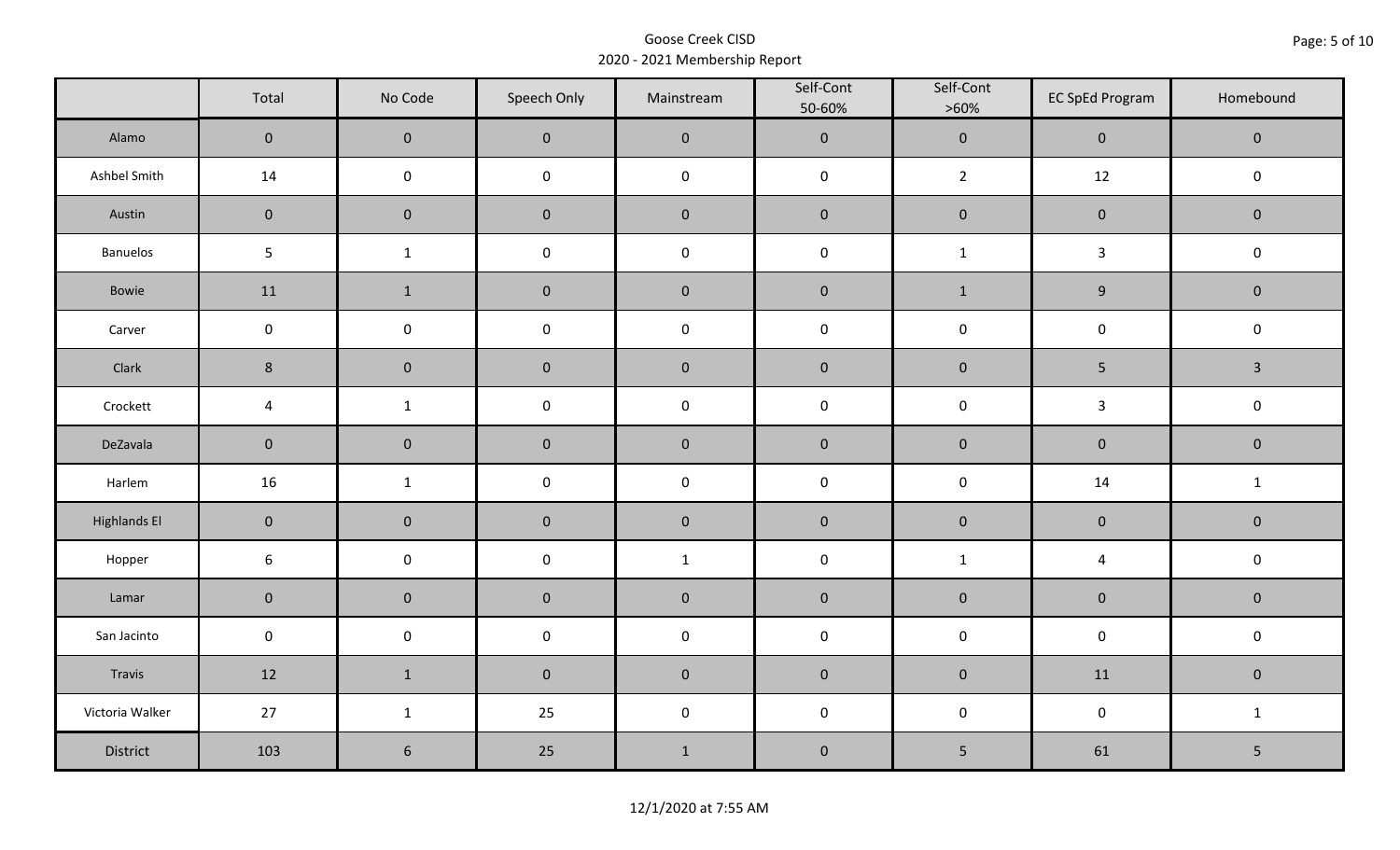| Date                                |     | PK                 |           | KG             |     | $\mathbf{1}$       |                    | $\overline{2}$ |                     | $\overline{3}$  |                |             | $\overline{4}$      |                |                  | $\overline{5}$  |                |                    | <b>Campus Totals</b> |                |
|-------------------------------------|-----|--------------------|-----------|----------------|-----|--------------------|--------------------|----------------|---------------------|-----------------|----------------|-------------|---------------------|----------------|------------------|-----------------|----------------|--------------------|----------------------|----------------|
|                                     |     | Bilingual Bil Gate | Bilingual | Bil Gate       |     | Bilingual Bil Gate | Bilingual Bil Gate |                | Bilingual           | <b>Bil Gate</b> | <b>NAC</b>     | Bilingual   | <b>Bil Gate</b>     | <b>NAC</b>     | <b>Bilingual</b> | <b>Bil Gate</b> | <b>NAC</b>     | Bilingual Bil Gate |                      | <b>NAC</b>     |
| Alamo                               | 14  | $\mathbf 0$        | 26        | $\mathbf 0$    | 25  | $\mathsf{O}$       | 25                 | $\overline{2}$ | 28                  | $2^{\circ}$     | 10             | 34          | $\overline{2}$      | 17             | 31               | $\mathbf{1}$    | 13             | 183                | $\overline{7}$       | 40             |
| Ashbel<br>Smith                     | 21  | $\mathbf{0}$       | 26        | $\overline{0}$ | 28  | $\mathbf{0}$       | 24                 | $\overline{0}$ | 28                  | $\overline{0}$  | 17             | 23          | $\mathbf 0$         | 13             | 35               | $\mathbf{0}$    | 40             | 185                | $\overline{0}$       | 0              |
| Austin                              | 10  | $\mathbf 0$        | 35        | $\mathbf 0$    | 24  | $\mathsf{O}$       | 23                 | $\mathbf 0$    | 31                  | $\mathsf{O}$    | 13             | 33          | $\mathsf{O}\xspace$ | 40             | 31               | $\overline{0}$  | $\mathbf 0$    | 187                | $\mathbf 0$          | 0              |
| <b>Banuelos</b>                     | 14  | $\overline{0}$     | 19        | $\mathbf{0}$   | 30  | $\mathbf{0}$       | 19                 | $\overline{0}$ | 21                  | $\overline{0}$  | 40             | 16          | $\overline{0}$      | $\overline{0}$ | 14               | $\overline{0}$  | $\overline{0}$ | 133                | $\overline{0}$       | $\overline{0}$ |
| Bowie                               | 10  | $\mathbf 0$        | 23        | $\mathsf{O}$   | 23  | $\mathbf 0$        | 19                 | $\mathbf 0$    | 25                  | $\mathbf 0$     | $\mathbf 0$    | 21          | $\mathbf 0$         | $\mathsf{O}$   | 8                | $\mathbf 0$     | $\mathbf 0$    | 129                | $\mathbf 0$          | 0              |
| Carver                              | 9   | $\mathbf{0}$       | 37        | $\mathbf 0$    | 38  | $\mathbf{0}$       | 26                 | $\overline{0}$ | 24                  | $\overline{0}$  | $\overline{0}$ | 23          | $\overline{0}$      | $\overline{0}$ | 27               | $\overline{0}$  | $\mathbf{0}$   | 184                | $\overline{0}$       | $\overline{0}$ |
| Clark                               | 10  | $\mathbf 0$        | 0         | $\mathbf 0$    | 0   | $\mathbf 0$        | $\mathbf 0$        | $\mathbf 0$    | $\mathsf{O}\xspace$ | $\mathsf{O}$    | $\mathbf 0$    | $\mathbf 0$ | $\mathsf{O}$        | $\mathbf 0$    | $\mathbf 0$      | $\mathbf 0$     | $\mathbf 0$    | 10                 | $\mathbf 0$          | 0              |
| Crockett                            | 14  | $\mathbf{0}$       | 32        | $\mathbf 0$    | 22  | $\mathbf 0$        | 23                 | $\overline{0}$ | 9                   | $\overline{0}$  | $\overline{0}$ | 20          | $\overline{0}$      | $\overline{0}$ | 20               | $\overline{0}$  | $\mathbf{0}$   | 140                | $\overline{0}$       | $\overline{0}$ |
| DeZavala                            | 11  | $\mathbf 0$        | 13        | $\mathsf{O}$   | 19  | $\mathbf 0$        | 12                 | $\mathbf{0}$   | 20                  | $\mathsf{O}$    | $\mathbf 0$    | 16          | $\mathbf 0$         | $\mathbf 0$    | 12               | $\mathbf 0$     | $\mathbf 0$    | 103                | $\mathbf 0$          | $\mathbf 0$    |
| Harlem                              | 15  | $\mathbf{0}$       | 40        | $\mathbf 0$    | 44  | $\mathbf{0}$       | 24                 | $\overline{0}$ | 12                  | $\overline{0}$  | $\overline{0}$ | 22          | $\overline{0}$      | $\overline{0}$ | 22               | $\overline{0}$  | $\overline{0}$ | 179                | $\mathbf{0}$         | $\mathbf{0}$   |
| Highlands<br>$\mathsf{E}\mathsf{I}$ |     |                    |           |                |     |                    | 38                 | $\mathbf 0$    | 43                  | $\mathsf{O}$    | $\mathbf 0$    | 41          | $\mathbf 0$         | $\mathsf{O}$   | 39               | $\mathbf 0$     | $\mathbf 0$    | 161                | $\mathbf 0$          | $\mathbf 0$    |
| Hopper                              | 23  | $\mathbf{0}$       | 34        | $\overline{0}$ | 34  | $\mathbf 0$        |                    |                |                     |                 |                |             |                     |                |                  |                 |                | 91                 | $\mathbf{0}$         | $\mathbf 0$    |
| Lamar                               | 18  | $\mathbf 0$        | 23        | $\mathbf 0$    | 34  | $\mathsf{O}$       | 24                 | $\mathbf 0$    | 26                  | $\mathbf 0$     | $\mathbf 0$    | 28          | $\mathbf 0$         | $\mathsf{O}$   | 16               | $\mathbf 0$     | $\mathbf 0$    | 169                | $\mathbf 0$          | $\mathbf 0$    |
| San Jacinto                         | 12  | $\mathbf{0}$       | 15        | $\mathbf{0}$   | 19  | $\mathbf{0}$       | 15                 | $\overline{0}$ | 21                  | $\overline{0}$  | $\mathbf{0}$   | 27          | $\mathbf 0$         | $\overline{0}$ | 17               | $\overline{0}$  | $\mathbf{0}$   | 126                | $\mathbf{0}$         | $\overline{0}$ |
| Travis                              | 11  | $\mathbf 0$        | 14        | $\mathbf 0$    | 16  | $\mathsf{O}$       | 20                 | $\mathbf 0$    | 24                  | $\mathbf 0$     | $\mathbf 0$    | 23          | $\mathbf 0$         | $\mathbf 0$    | 12               | $\mathbf 0$     | $\mathbf 0$    | 120                | $\mathbf 0$          | $\mathbf 0$    |
| Victoria<br>Walker                  | 13  | $\mathbf 0$        | 16        | $\mathbf{0}$   | 15  | $\mathbf{0}$       | 20                 | $\overline{0}$ | 20                  | $\overline{0}$  | $\mathbf 0$    | 10          | $\overline{0}$      | $\overline{0}$ | 18               | $\mathbf{0}$    | $\mathbf{0}$   | 112                | $\mathbf 0$          | $\mathbf 0$    |
| Total                               | 205 | $\Omega$           | 353       | $\mathbf 0$    | 371 | $\mathbf 0$        | 312                | $2^{\circ}$    | 332                 | $2^{\circ}$     | 80             | 337         | $2^{\circ}$         | 70             | 302              | $\mathbf{1}$    | 53             | 2212               | $\overline{7}$       | 40             |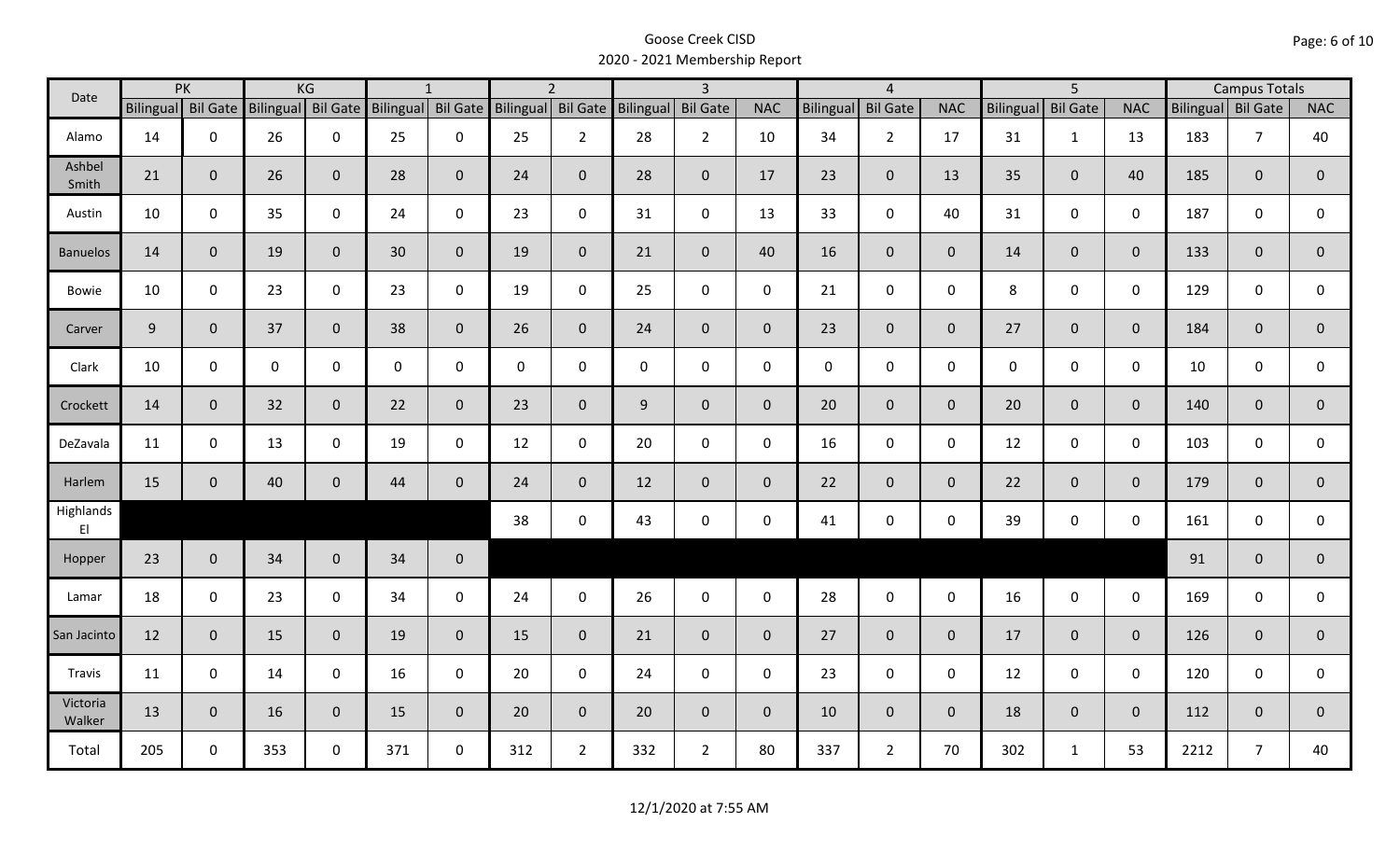| Date                |                | PK                  |                     | KG              |                | $\overline{1}$  |                | $\overline{2}$  |                | $\overline{3}$<br>$\overline{5}$<br>$\overline{4}$ |                | <b>Campus Totals</b> |                |                 |             |                 |
|---------------------|----------------|---------------------|---------------------|-----------------|----------------|-----------------|----------------|-----------------|----------------|----------------------------------------------------|----------------|----------------------|----------------|-----------------|-------------|-----------------|
|                     | <b>GATE</b>    | <b>Bil GATE</b>     | <b>GATE</b>         | <b>Bil GATE</b> | <b>GATE</b>    | <b>Bil GATE</b> | <b>GATE</b>    | <b>Bil GATE</b> | <b>GATE</b>    | <b>Bil GATE</b>                                    | <b>GATE</b>    | <b>Bil GATE</b>      | <b>GATE</b>    | <b>Bil GATE</b> | <b>GATE</b> | <b>Bil GATE</b> |
| Alamo               | $\mathbf 0$    | $\mathbf 0$         | $\mathbf 0$         | $\mathbf 0$     | $2^{\circ}$    | $\mathbf 0$     | 10             | $\overline{2}$  | 9              | $2^{\circ}$                                        | 12             | $\overline{2}$       | 14             | 1               | 47          | $\overline{7}$  |
| <b>Ashbel Smith</b> | $\mathbf{0}$   | $\mathbf{0}$        | $\mathbf 0$         | $\mathbf{0}$    | $\overline{3}$ | $\mathbf 0$     | 9              | $\mathbf{1}$    | 8              | $2^{\circ}$                                        | 6              | $2^{\circ}$          | $\overline{3}$ | $\mathbf{1}$    | 29          | $\sqrt{6}$      |
| Austin              | $\mathbf 0$    | $\mathbf 0$         | $\mathbf 0$         | $\mathbf 0$     | 10             | $\overline{2}$  | 17             | $\overline{3}$  | 12             | $\mathbf{3}$                                       | 31             | $\mathsf{O}$         | 18             | $\mathbf 0$     | 88          | 8               |
| <b>Banuelos</b>     | $\overline{0}$ | $\mathbf 0$         | $\mathbf 0$         | $\overline{0}$  | 11             | $\mathbf{1}$    | 16             | $\mathbf{0}$    | 13             | $\overline{4}$                                     | 19             | $\mathbf 0$          | 24             | $\mathbf 0$     | 83          | 5               |
| Bowie               | $\mathbf 0$    | $\mathbf 0$         | $\mathsf{O}\xspace$ | $\mathbf 0$     | $\mathbf{3}$   | $\mathbf{1}$    | $\overline{4}$ | $\mathbf 0$     | $\mathbf{3}$   | $\mathbf 0$                                        | 16             | $\mathsf{O}$         | 10             | $\mathbf 0$     | 36          | $\mathbf{1}$    |
| Carver              | $\overline{0}$ | $\mathbf{0}$        | $\mathbf 0$         | $\mathbf{0}$    | 7 <sup>7</sup> | $\overline{0}$  | $2^{\circ}$    | $\mathbf{0}$    | $2^{\circ}$    | $\overline{0}$                                     | $\overline{7}$ | $\mathbf 0$          | $\overline{4}$ | $\mathbf{1}$    | 22          | $\mathbf{1}$    |
| Clark               | $\mathbf 0$    | $\mathbf 0$         | $\mathbf 0$         | $\mathbf 0$     | 5              | $\mathbf 0$     | 20             | $\mathbf 0$     | 16             | $\mathbf 0$                                        | 14             | $\mathsf{O}$         | 17             | $\mathbf 0$     | 72          | $\mathsf 0$     |
| Crockett            | $\overline{0}$ | $\mathbf 0$         | $\mathsf{O}\xspace$ | $\mathbf{0}$    | $\sqrt{6}$     | $\mathbf{1}$    | 18             | $\mathbf 0$     | 8              | $2^{\circ}$                                        | 10             | $\overline{0}$       | 19             | $\mathbf 0$     | 61          | $\overline{3}$  |
| DeZavala            | $\mathbf 0$    | $\mathbf 0$         | $\mathsf{O}\xspace$ | $\mathbf 0$     | 5              | $\mathbf{1}$    | 5              | $\mathbf 0$     | $\overline{4}$ | $\mathbf{1}$                                       | 8              | $\mathbf 0$          | $\overline{9}$ | 0               | 31          | $\overline{2}$  |
| Harlem              | $\overline{0}$ | $\mathsf{O}\xspace$ | $\pmb{0}$           | $\mathbf 0$     | $\overline{4}$ | $\mathbf 0$     | $2^{\circ}$    | $\mathbf 0$     | $\overline{7}$ | $\overline{2}$                                     | 11             | $2^{\circ}$          | 11             | $\mathbf 0$     | 35          | $\overline{4}$  |
| Highlands El        |                |                     |                     |                 |                |                 | 11             | $\mathbf{1}$    | 12             | $\mathbf 0$                                        | 17             | 0                    | 14             | $\mathbf{1}$    | 54          | $\overline{2}$  |
| Hopper              | $\overline{0}$ | $\overline{0}$      | $\mathbf 0$         | $\overline{0}$  | $5\phantom{.}$ | $\bf 0$         |                |                 |                |                                                    |                |                      |                |                 | 5           | $\pmb{0}$       |
| Lamar               | $\mathbf 0$    | $\mathbf 0$         | $\mathsf{O}\xspace$ | $\mathbf 0$     | $\overline{4}$ | $\mathbf 0$     | $\overline{4}$ | $\mathbf{1}$    | $\mathbf{3}$   | 5                                                  | 5 <sup>5</sup> | $\mathsf{O}$         | 5 <sup>5</sup> | $\mathbf 0$     | 21          | 6               |
| San Jacinto         | $\mathbf{0}$   | $\mathbf{0}$        | $\mathbf 0$         | $\mathbf 0$     | $\pmb{0}$      | $\mathbf{1}$    | 5              | $\mathbf 0$     | $\overline{7}$ | $\mathbf 0$                                        | $\overline{2}$ | $\mathbf{1}$         | $\overline{4}$ | $\mathbf 0$     | 18          | $\overline{2}$  |
| Travis              | $\mathbf 0$    | $\mathbf 0$         | $\mathsf{O}\xspace$ | $\mathbf 0$     | 6              | $\mathbf 0$     | 10             | $\overline{2}$  | 13             | $\mathbf 0$                                        | 15             | $\mathbf{1}$         | 16             | $\mathbf 0$     | 60          | $\mathsf{3}$    |
| Victoria<br>Walker  | $\overline{0}$ | $\overline{0}$      | $\mathbf 0$         | $\overline{0}$  | $\overline{4}$ | $\overline{2}$  | 12             | $\overline{3}$  | 14             | $\overline{0}$                                     | 14             | $\overline{0}$       | 17             | $\overline{0}$  | 61          | 5               |
| Total               | $\mathbf 0$    | $\mathbf 0$         | $\mathsf{O}$        | $\mathbf 0$     | 75             | 9               | 145            | 13              | 131            | 21                                                 | 187            | 8                    | 185            | 4               | 723         | 55              |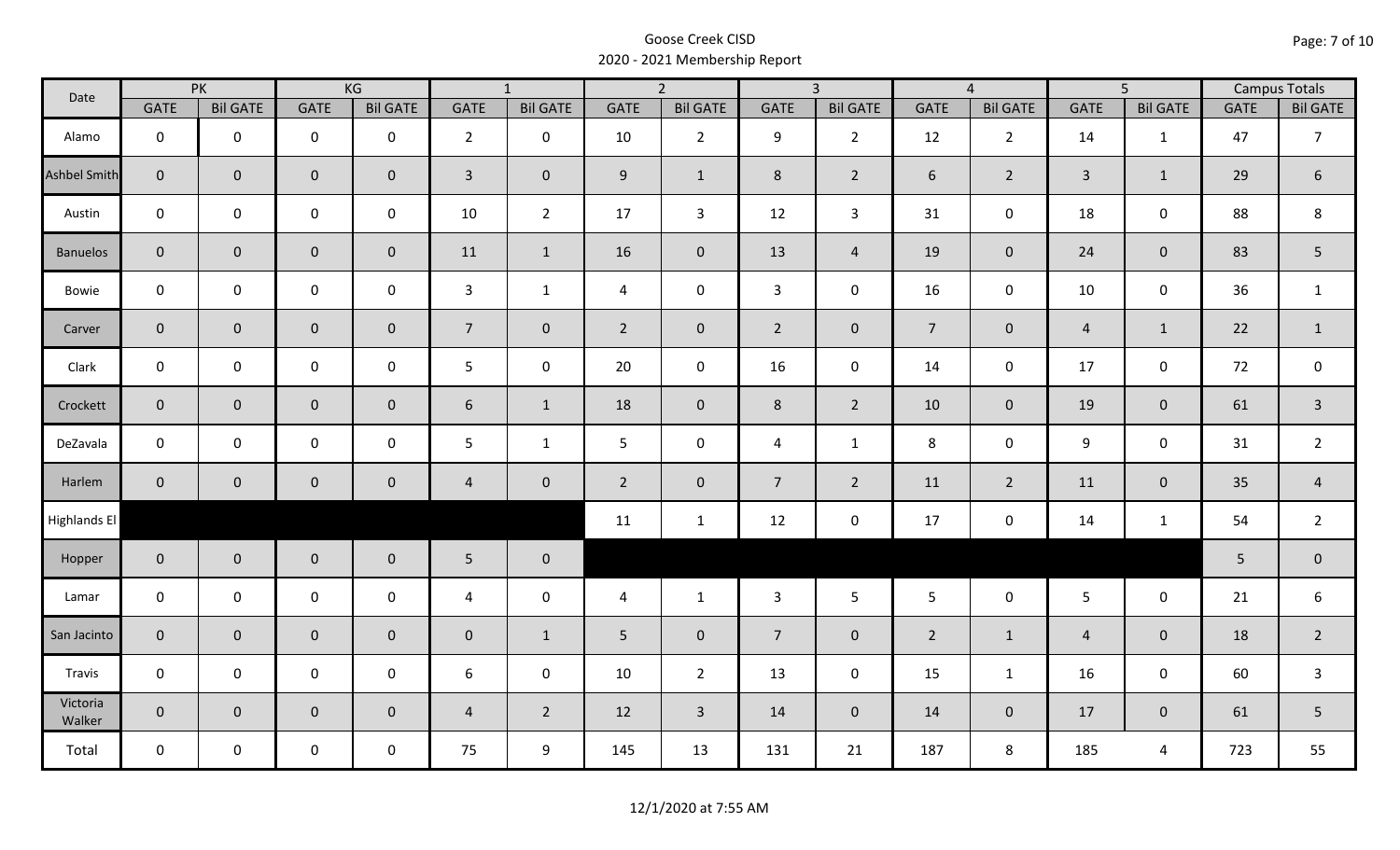|                     | Speech Only    | Inclusion        | Resource <21% | Resource<br>21-50% | Self-Cont<br>50-60% | Self-Cont<br>$>60\%$ | <b>EC SpEd Program</b> | Homebound      |
|---------------------|----------------|------------------|---------------|--------------------|---------------------|----------------------|------------------------|----------------|
|                     | $\mathbf 0$    | 40               | 41            | 42                 | 43                  | 44                   | 45                     | $\mathbf{1}$   |
| Alamo               | $\overline{9}$ | $\overline{7}$   | 23            | $\overline{2}$     | $\overline{3}$      | 14                   | $\mathbf{0}$           | $\mathbf{0}$   |
| Ashbel Smith        | 21             | 5                | 18            | $\overline{7}$     | $\mathbf 1$         | 17                   | 18                     | 0              |
| Austin              | 28             | $\boldsymbol{8}$ | 44            | $\mathbf 0$        | $\mathbf 0$         | $\,8\,$              | $\mathbf 0$            | $\overline{0}$ |
| <b>Banuelos</b>     | 34             | $\overline{7}$   | 25            | $\boldsymbol{9}$   | $\pmb{0}$           | $\overline{7}$       | $\overline{a}$         | 0              |
| Bowie               | 22             | 11               | 33            | $\boldsymbol{9}$   | $\pmb{0}$           | 18                   | 10                     | $\mathbf 0$    |
| Carver              | 28             | 8                | 25            | $\overline{2}$     | $\mathbf{1}$        | 13                   | $\overline{3}$         | $\mathbf{1}$   |
| Clark               | 35             | $\overline{3}$   | 30            | $\overline{3}$     | $\overline{3}$      | 24                   | 5                      | 3              |
| Crockett            | 33             | 18               | 10            | $\mathbf{1}$       | $\mathbf{1}$        | 6                    | $\overline{3}$         | 0              |
| DeZavala            | 20             | 16               | 19            | 5                  | $\pmb{0}$           | $\overline{3}$       | $\pmb{0}$              | $\mathbf 0$    |
| Harlem              | 21             | $\overline{4}$   | 38            | $\pmb{0}$          | $\pmb{0}$           | 18                   | 14                     | $\mathbf{1}$   |
| <b>Highlands El</b> | 19             | 21               | 42            | $\overline{7}$     | $\pmb{0}$           | 10                   | $\pmb{0}$              | $\overline{2}$ |
| Hopper              | 19             | $\overline{4}$   | 6             | $\overline{2}$     | $\mathbf 1$         | $\mathbf{3}$         | 5                      | 0              |
| Lamar               | 14             | $6\phantom{1}$   | 23            | $\overline{3}$     | $\mathbf{0}$        | 17                   | $\mathbf 0$            | $\overline{0}$ |
| San Jacinto         | 13             | $\overline{3}$   | 25            | $\boldsymbol{0}$   | $\pmb{0}$           | $\pmb{0}$            | $\pmb{0}$              | 0              |
| Travis              | 34             | 9                | 23            | $6\,$              | $\pmb{0}$           | $\boldsymbol{6}$     | 11                     | $\mathbf 0$    |
| Victoria Walker     | 58             | 9                | 13            | $\boldsymbol{6}$   | $\pmb{0}$           | 20                   | $\pmb{0}$              | $\mathbf{1}$   |
| <b>BJS</b>          | $\overline{7}$ | 64               | 14            | 14                 | 26                  | $\overline{2}$       | $\pmb{0}$              | $\mathbf{1}$   |
| CBJ                 | 5              | 59               | 13            | 21                 | 25                  | 27                   | $\pmb{0}$              | 0              |
| GJS                 | $\overline{3}$ | 62               | 16            | 19                 | 30                  | 23                   | $\pmb{0}$              | $\mathbf{1}$   |
| HMJ                 | $\overline{4}$ | 50               | 25            | 25                 | $\mathbf{1}$        | 20                   | $\mathbf 0$            | 0              |
| <b>HJS</b>          | $\overline{2}$ | 42               | 13            | 18                 | 32                  | 21                   | $\mathbf 0$            | $\overline{4}$ |
| <b>REL</b>          | $\overline{2}$ | 102              | 46            | 54                 | 5                   | 36                   | $\pmb{0}$              | $\mathbf{1}$   |
| <b>RSS</b>          | $\overline{2}$ | 94               | 29            | 45                 | $\overline{2}$      | 51                   | $\mathbf 0$            | $\mathbf{0}$   |
| GCM                 | $\mathsf 0$    | 120              | 34            | 50                 | $\boldsymbol{6}$    | 28                   | $\pmb{0}$              | $\overline{3}$ |
| Impact              | $\mathbf{1}$   | $\overline{7}$   | $\mathbf 0$   | $\mathbf 0$        | $\pmb{0}$           | $\pmb{0}$            | $\pmb{0}$              | $\mathbf 0$    |
| <b>Stuart CTHS</b>  | $\mathsf 0$    | 33               | $\pmb{0}$     | $\pmb{0}$          | $\pmb{0}$           | $\pmb{0}$            | $\pmb{0}$              | 0              |
| PHC                 | $\mathbf 0$    | 15               | $\mathbf{1}$  | $\mathbf 0$        | $\mathbf 0$         | $\mathbf 0$          | $\mathbf 0$            | $\mathbf 0$    |
| Point               | $\mathsf 0$    | $\pmb{0}$        | $\pmb{0}$     | $\pmb{0}$          | $\pmb{0}$           | $\mathbf 0$          | $\pmb{0}$              | 0              |
| Elementary          | 408            | 139              | 397           | 62                 | 10                  | 184                  | 73                     | $\bf 8$        |
| Secondary           | 26             | 648              | 191           | 246                | 127                 | 208                  | $\pmb{0}$              | 10             |
| <b>District</b>     | 434            | 787              | 588           | 308                | 137                 | 392                  | 73                     | 18             |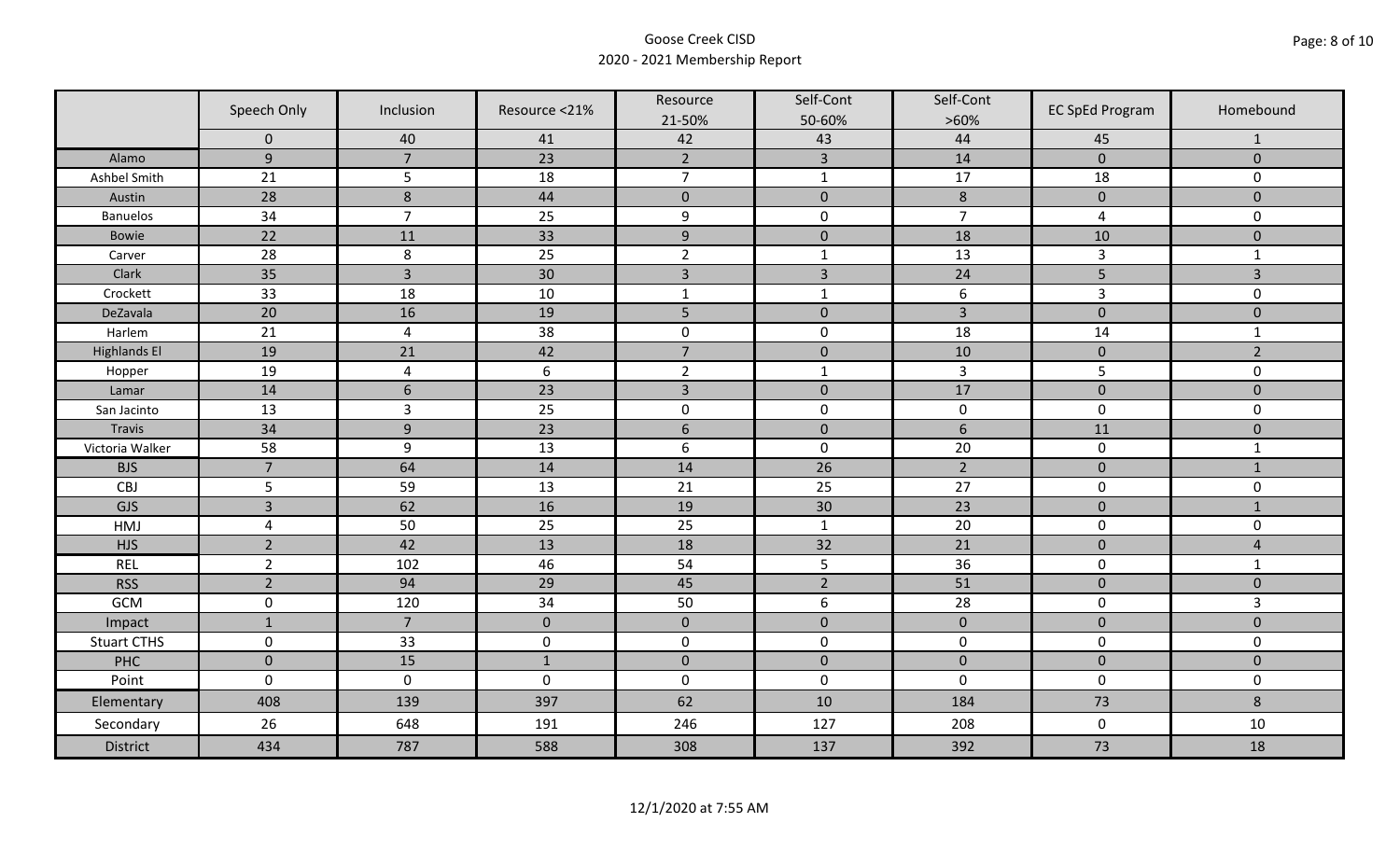|                     | At-Risk | SpEd         | GT             | LEP            | Migrant                 | Econ Dis | Dyslexia       | 504  |
|---------------------|---------|--------------|----------------|----------------|-------------------------|----------|----------------|------|
| Alamo               | 497     | 59           | 54             | 222            | $\mathbf{1}$            | 503      | 20             | 30   |
| Ashbel Smith        | 464     | 87           | 35             | 241            | $\overline{4}$          | 529      | 16             | 19   |
| Austin              | 446     | 89           | 96             | 224            | 9                       | 422      | 32             | 42   |
| <b>Banuelos</b>     | 472     | 86           | 88             | 183            | $\overline{2}$          | 532      | 23             | 40   |
| Bowie               | 451     | 105          | 37             | 157            | 6                       | 557      | 21             | 34   |
| Carver              | 319     | 81           | 23             | 183            | $6\,$                   | 577      | 23             | 27   |
| Clark               | 297     | 107          | 72             | 57             | $\mathbf{1}$            | 402      | 23             | 51   |
| Crockett            | 380     | 73           | 64             | 180            | $\boldsymbol{9}$        | 475      | 24             | 35   |
| DeZavala            | 317     | 65           | 33             | 141            | $\overline{3}$          | 519      | 18             | 25   |
| Harlem              | 368     | 96           | 39             | 183            | $\overline{7}$          | 604      | 21             | 30   |
| <b>Highlands El</b> | 314     | 102          | 56             | 190            | $\mathsf{3}$            | 573      | 51             | 77   |
| Hopper              | 241     | 40           | 5 <sub>1</sub> | 114            | $\pmb{0}$               | 326      | $5\phantom{.}$ | 17   |
| Lamar               | 420     | 63           | 27             | 200            | $\overline{\mathbf{4}}$ | 557      | 31             | 31   |
| San Jacinto         | 257     | 41           | 20             | 148            | $\pmb{0}$               | 330      | 14             | 25   |
| Travis              | 484     | 89           | 63             | 181            | $\overline{3}$          | 633      | 23             | 34   |
| Victoria Walker     | 349     | 107          | 66             | 178            | $\overline{3}$          | 420      | 26             | 42   |
| <b>BJS</b>          | 486     | 132          | 68             | 156            | 6                       | 806      | 81             | 110  |
| CBJ                 | 539     | 154          | 106            | 156            | 5                       | 734      | 71             | 115  |
| GJS                 | 534     | 157          | 133            | 130            | $\overline{7}$          | 755      | 88             | 126  |
| <b>HMJ</b>          | 574     | 128          | 63             | 225            | 11                      | 816      | 64             | 93   |
| <b>HJS</b>          | 492     | 134          | 139            | 123            | 10                      | 818      | 70             | 131  |
| <b>REL</b>          | 850     | 258          | 95             | 233            | 17                      | 1362     | 121            | 181  |
| <b>RSS</b>          | 722     | 227          | 214            | 190            | 13                      | 1238     | 115            | 231  |
| <b>GCM</b>          | 1058    | 247          | 202            | 196            | 17                      | 1389     | 106            | 196  |
| Impact              | 93      | 8            | 73             | 6              | $\overline{2}$          | 240      | 10             | 18   |
| <b>Stuart CTHS</b>  | 196     | 33           | 18             | 39             | 5                       | 245      | 31             | 53   |
| PHC                 | 118     | 16           | $\overline{4}$ | 12             | $\mathbf{1}$            | 98       | 9              | 24   |
| Point               | 24      | $\mathbf{1}$ | $\overline{0}$ | $6\phantom{a}$ | $\mathbf{0}$            | 21       | $\mathbf{1}$   | 5    |
| Elementary          | 6076    | 1290         | 778            | 2782           | 61                      | 7959     | 371            | 559  |
| Secondary           | 5686    | 1495         | 1115           | 1472           | 94                      | 8522     | 767            | 1283 |
| District            | 11762   | 2785         | 1893           | 4254           | 155                     | 16481    | 1138           | 1842 |